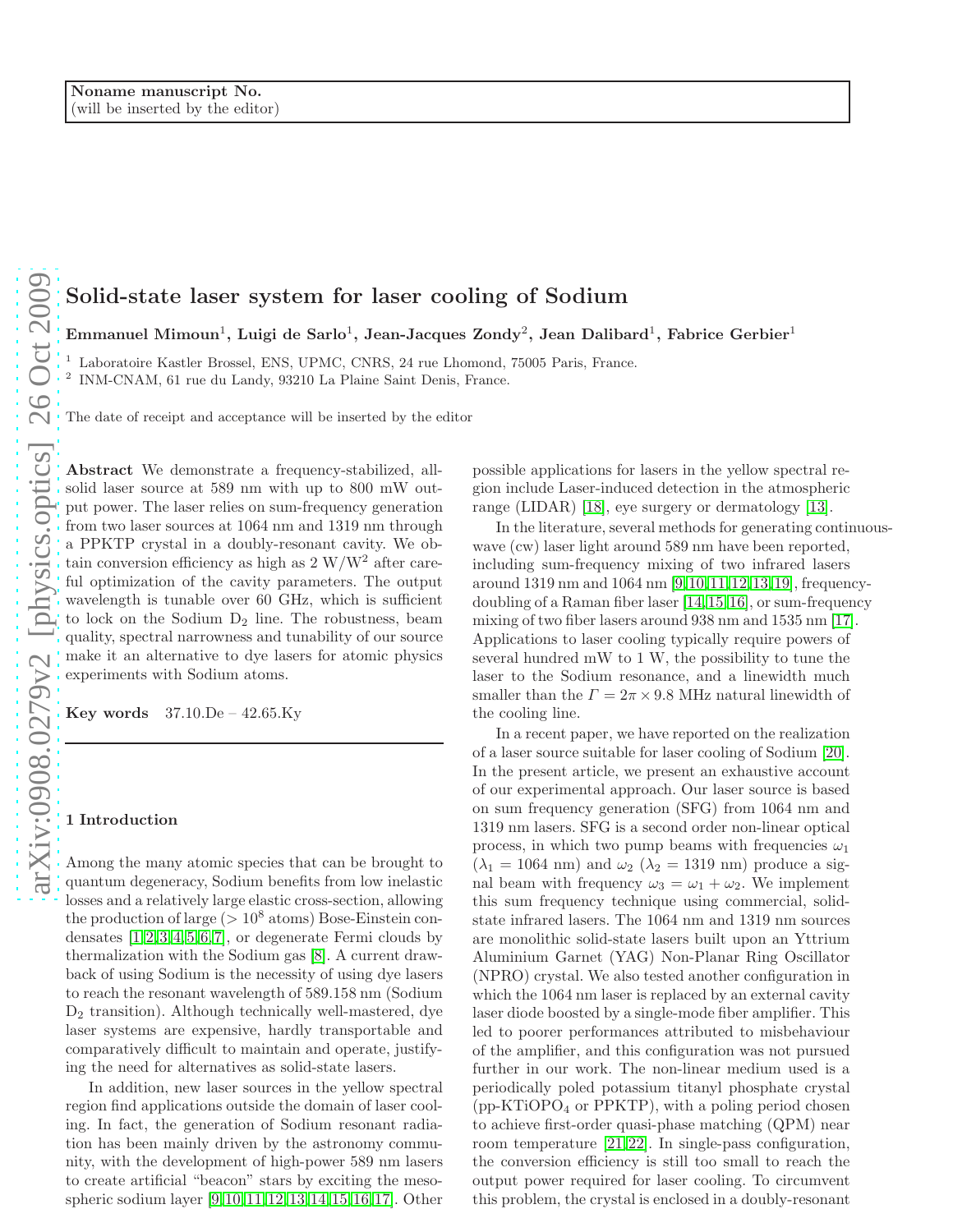build-up cavity to enhance the conversion efficiency. Doing so, we reach an overall power conversion efficiency  $\alpha_{\text{cav}} \approx 2 \text{ W/W}^2$ , where the conversion efficiency is defined through  $P_3 = \alpha P_1 P_2$ , with  $P_{1,2,3}$  the power at each wavelength. This is to be compared to the value for single-pass conversion efficiency,  $\alpha_{sp} \approx 0.022 \text{ W/W}^2$ . In terms of photon fluxes, about 92% of the photons of the weakest source which enter the cavity are converted [\[20\]](#page-9-15).

The article is organized as follows. Section [2](#page-1-0) gives an overview of our experimental setup. Section [3](#page-1-1) recalls the main features of the process of sum frequency generation, and presents our results in a simple single-pass configuration. Section [4](#page-4-0) discusses the experimental realization of a doubly resonant cavity and its optimization to achieve near-unit conversion efficiency. Section [5](#page-7-0) characterizes the main properties of the laser source obtained at 589 nm.

#### <span id="page-1-0"></span>2 Experimental setup

Our experimental setup is represented in Fig. [1.](#page-2-0) The pump laser sources at 1064 nm and 1319 nm are nonplanar ring oscillator YAG lasers (Innolight GmbH, Germany) with an instantaneous spectral linewidth narrower than 10 kHz and output power of 1.1 W and 500 mW, respectively. Both lasers are collimated to a  $1/e^2$  radius around 1 mm and combined on a dichroic mirror. After passing through an electro-optical phase modulator (EOM) operating near  $f_{\text{mod}} \approx 1$  MHz, the beams are focused to match their spatial profiles with the fundamental spatial mode of the resonant cavity.

The cavity is built in a bow-tie planar configuration, with highly reflecting mirrors  $M_2, M_3, M_4$  and an input coupler  $M_1$  with lower reflectivities chosen such as to optimize the intracavity conversion (see section [4](#page-4-0) below). Mirrors  $M_1, M_2$  are plane, while  $M_3, M_4$  are concave with radius of curvature  $R_c = 100$  mm. At the crystal location, the 1064 nm (1319 nm) beam is focused to a waist  $w_1 = 45 \mu m$  ( $w_2 = 47 \mu m$ ). This corresponds to almost equal Rayleigh lengths in the crystal  $z_{R,i} = \pi n_i w_i^2 / \lambda_i \simeq 10$  mm, with the refractive indices  $n_1 \simeq 1.83$  and  $n_2 \simeq 1.82$  for PPKTP. For our configuration, this choice offers a good trade-off between increasing the nonlinear conversion efficiency and avoiding detrimental effects such as thermal lensing. The cavity geometry is chosen to avoid transverse mode degeneracies, allowing to excite the fundamental Gaussian mode only and suppress higher order modes.

The PPKTP crystal used for SF mixing was manufactured at the Royal Institute of Technology of Stockholm (KTH). Its length is  $L = 20$  mm, with a poling period  $\Lambda = 12.36 \mu m$ . The use of a periodically poled crystal allows to reach QPM conditions only with temperature tuning (see section [3.1\)](#page-1-2). The crystal is mounted in a copper case with a Peltier thermo-electric cooler element. The case temperature is controlled by a standard Proportional-Integral-Derivative regulator with better than 10 mK stability. Using the phase-matching curve calculated in section [3.1,](#page-1-2) we estimate that this corresponds to output power drifts less than 1%.

# <span id="page-1-1"></span>3 Single-pass measurements

In this section, we discuss first our measurements in a single-pass configuration, *i.e.* without enhancement cavity. As shown later, this measurement is critical to optimize the resonant cavity parameters to reach maximal conversion efficiency. We first recall for completeness the theoretical results relevant to such measurements, first in the simple case where the pumps are plane waves and then in the more realistic situation where they are Gaussian beams. We then discuss our measurements - from which we derive a nonlinear coefficient  $d_{33} \simeq 16 \text{pm/V}$ for PPKTP.

# <span id="page-1-2"></span>3.1 Plane wave model

In this section, we recall the basic features of SFG using a simplified theoretical framework [\[22\]](#page-9-17). The starting point to describe the propagation in the nonlinear crystal are Helmholtz equations, including nonlinear polarization terms. We introduce the complex amplitudes  $a_i$ , related to the electric field strengths by

$$
E_i = \sqrt{\frac{2Z_0\hbar\omega_i}{n_i}} f_i(\rho) a_i(z) e^{i(k_i z - \omega_i t)}
$$

and to the powers by  $P_i = \hbar \omega_i |a_i|^2$ . Here  $k_i$  is the momentum of a photon with frequency  $\omega_i$  in a medium with index of refraction  $n_i$ , z is the direction of propagation of light,  $\rho$  is the transverse coordinate,  $f_i$  denotes the area-normalized transverse mode for each beam, and  $Z_0 = \sqrt{\mu_0/\epsilon_0}$  is the impedance of vacuum.

As a first approximation, we neglect the spatial profile of the laser beams and set  $f_i(\rho) = S^{-1/2}$ , with a cross-section  $S$  identical for all beams. The Helmholtz equation for the harmonic wave  $a_3$  then reads [\[22\]](#page-9-17)

$$
\frac{da_3}{dz} = -i\gamma a_1 a_2 e^{-i \Delta k z},\tag{1}
$$

where the non-linear coupling coefficient  $\gamma$  can be written as

<span id="page-1-4"></span>
$$
\gamma = \left(\frac{2\hbar\omega_1\omega_2\omega_3 Z_0^3 \epsilon_0^2 d^2}{S n_1 n_2 n_3}\right)^{1/2}.\tag{2}
$$

Here d denotes the nonlinear coefficient which character-izes the efficiency of the nonlinear process <sup>[1](#page-1-3)</sup>, and  $\Delta k =$  $k_3 - k_1 - k_2$  is the phase mismatch parameter. In a bulk

<span id="page-1-3"></span>We assume here that the laser polarizations are parallel and aligned with the principal axis of the non-linear medium characterized by the largest non-linear coefficient  $d_{33}$ .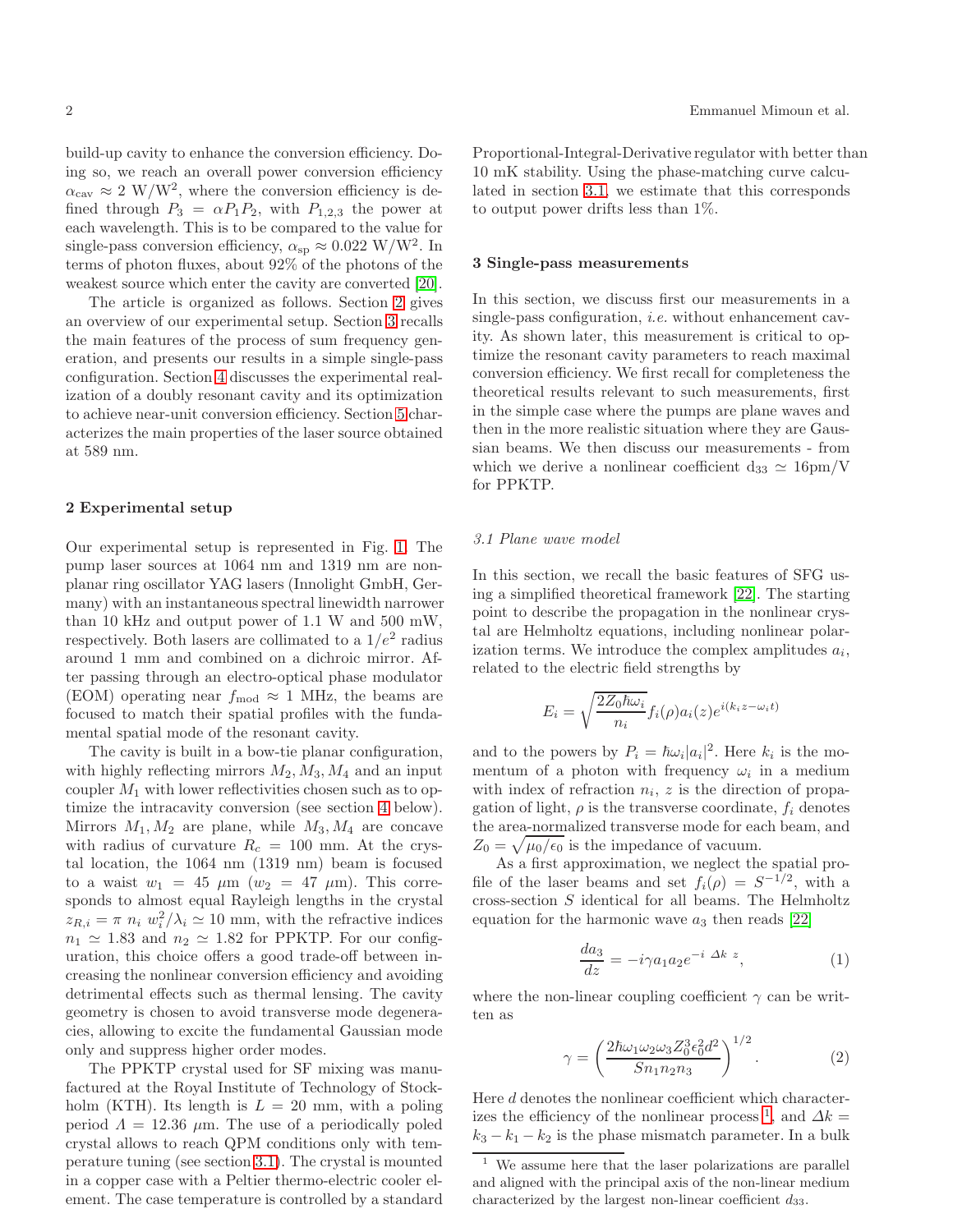

<span id="page-2-0"></span>**Figure 1** Overview of the laser system. Mirrors M1 (with reflectance R<sub>i</sub> at wavelength  $\lambda_i$ ) and M2 are flat, while mirrors M3 and M4 are concave with a radius of curvature of 10 cm to allow focusing in the crystal, in which a fraction  $C_i$  of the power at wavelength  $\lambda_i$  is converted. The incoming power at wavelength  $\lambda_i$  is noted  $P_i^{\text{inc}}$ , and the intra-cavity power  $P_i^{\text{cav}}$ . Ph. stands for Photodiode and EOM for Electro-Optic phase Modulator.

crystal, d can be treated as constant over the crystal length (neglecting possible defects and impurities). In contrast, a periodically poled crystal is characterized by an alternating permanent ferromagnetization [\[21\]](#page-9-16). As a result,  $d$  is a periodic function of the position  $z$  in the poling direction, with spatial period  $\Lambda$ . As such, it can be expanded as a Fourier series,  $d(z) = d_{33} \sum_n c_n e^{iq_n z}$ , where  $q_n = 2\pi n/A$ . Significant conversion only takes place when the QPM condition  $q_n = \Delta k$  occurs for some integer n. Here we only consider the first term of the series,  $n = 1$  (first order QPM). For a 50% poling dutycycle, the Fourier coefficient  $c_1$  is  $2/\pi$  and the nonlinear coefficient  $d$  in Eq.[\(2\)](#page-1-4) becomes an effective coefficient  $d_{\text{pp}} = 2/\pi d_{33}$ . Hence, the maximum efficiency is lower than for a bulk crystal with perfect phase matching by a factor  $4/\pi^2 \approx 0.4$ .

Assuming low conversion, we solve for  $a_3$  in the undepleted pumps approximation,  $a_i(z) \approx a_i(0)$ , for  $i = 1, 2$ . For a crystal of length L, this gives the generated power at 589 nm as

<span id="page-2-1"></span>
$$
P_3 = \alpha_{\rm sp} P_1 P_2 \text{sinc}^2 \left( \frac{\left(\Delta k - \frac{2\pi}{A}\right)L}{2} \right),\tag{3}
$$

where  $\operatorname{sinc}(x) = \sin(x)/x$  and where the maximal singlepass conversion efficiency  $\alpha_{sp}$  is

<span id="page-2-2"></span>
$$
\alpha_{\rm sp} = \frac{\gamma^2 L^2}{\hbar} \frac{\omega_3}{\omega_1 \omega_2}.
$$
 (4)

As we will see, the single-pass efficiency  $\alpha_{sp}$  is the critical parameter to allow optimization of the resonant cavity. The argument of the sinc function in  $Eq.(3)$  $Eq.(3)$  depends on temperature through the various refractive indices (the case of KTP has been studied experimentally in [\[23,](#page-9-18) [24\]](#page-9-19)). Therefore, by adjusting the temperature one can reach the quasi-phase matching condition  $\Delta k = 2\pi/\Lambda$ which maximizes the conversion efficiency. In practice, the period  $\Lambda$  is chosen so that this condition is fulfilled near room temperature.

# 3.2 Boyd-Kleinmann theory

Instead of collimated beams, experiments use focused Gaussian beams in order to reach high intensities, and hence efficient conversion. Non-linear processes with Gaussian waves were studied in a seminal paper by Boyd and Kleinmann [\[25\]](#page-9-20), where explicit expressions were given for the conversion efficiency in the undepleted pumps approximation (see also [\[26\]](#page-9-21)). The general expressions are rather complex, but they can be drastically simplified by assuming identical Rayleigh lengths  $z_R$  for the three beams. Indeed, both infrared beams are resonant in the cavity, which implies that their confocal parameter is the same, essentially determined by the geometry of the cavity. Although the output beam generated by SFG is not resonant, it is generated only in the regions where both pump beams overlap significantly so that approximating its spatial mode by a Gaussian beam with the same confocal parameter as the infrared ones is a reasonable assumption [\[22\]](#page-9-17).

With Gaussian beams, the coefficient  $\gamma$  defined in Eq.[\(2\)](#page-1-4) becomes a function of z proportional to the overlap integral  $I(z) = \int d^{(2)} \rho f_1 f_2 f_3^*$  between the different modes  $f_i$ . For Gaussian waves with waists  $w_i$  at the crystal center, and Rayleigh length  $z_R = \pi n_i w_i^2 / \lambda_i$ , this can be calculated explicitly. After some rearrangement, the expression for the output power can be writtten as  $P_3 = \alpha_{sp} P_1 P_2$ , where the single-pass conversion efficiency  $\alpha_{\rm sp}$  reads

$$
\alpha_{\rm sp} = Z_1 \frac{d_{\rm pp}^2 L}{\lambda_3^3} h(a, b, c).
$$
 (5)

Here

$$
Z_1 = \frac{32\pi Z_0}{\lambda_1 \lambda_2 \left(\frac{n_1}{\lambda_1} + \frac{n_2}{\lambda_2} + \frac{n_3}{\lambda_3}\right)^2} \approx 2.15 \text{ k}\Omega \tag{6}
$$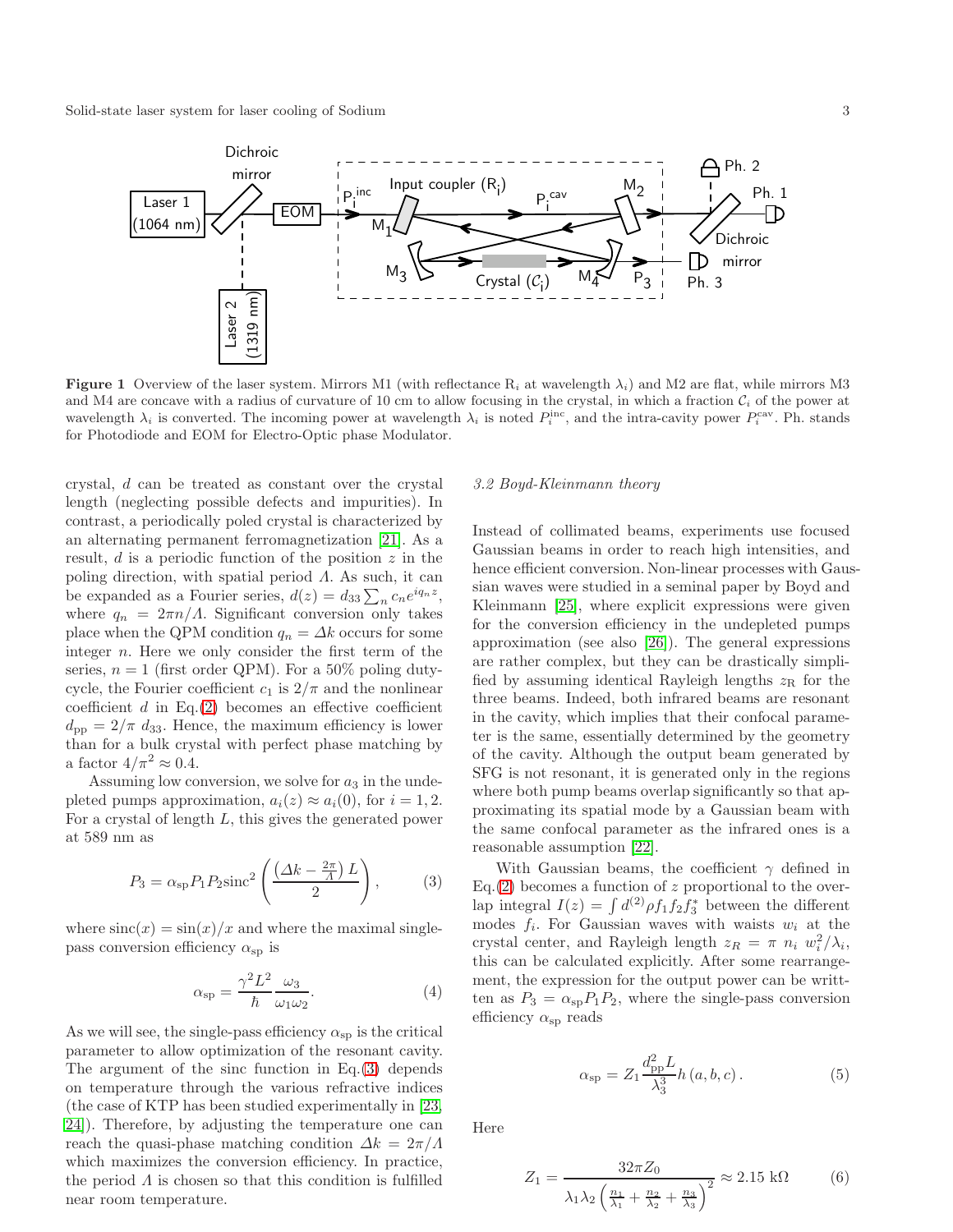$$
\overline{4}
$$

has the dimension of an impedance and the dimensionless function h

$$
h(a, b, c) = \frac{1}{4a} \left| \int_{-a}^{a} \frac{e^{ib\tau}}{(1 + i\tau)(1 + ic\tau)} d\tau \right|^2 \tag{7}
$$

0.4 0.5 0.6 0.7

is the so-called Boyd-Kleinman factor. The latter depends on the reduced variables  $a = \frac{L}{2z_R}$ ,  $b = (\Delta k - \frac{2\pi}{\Lambda}) z_R$ , and  $c = \Delta k w_{\text{eff}}^2/z_R$ , with  $w_{\text{eff}}^{-2} = (\pi/z_R) \sum_i n_i / \lambda_i$ . We can further write  $c = \frac{\Delta k w_{\text{eff}}^2}{z_R} = \left(b + \frac{1}{a} \frac{\pi L}{A}\right) \times \frac{w_{\text{eff}}^2}{z_R L} \times a$ , showing that the function  $h$  depends only on the variables  $a$  and  $b$  once the wavelengths, crystal length and crystal period are fixed <sup>[2](#page-3-0)</sup>. Since  $\frac{w_{\text{eff}}^2}{z_R L} \sim \frac{\lambda_3}{2\pi n_3 L} \ll 1, c = 0$ can be assumed, and the integral  $h(a, b, c)$  is well approximated by

$$
h\left(a,b,0\right) = \frac{1}{4a} \left| \int_{-a}^{a} \frac{e^{ib\tau}}{1+i\tau} d\tau \right|^{2}.
$$
 (8)

There are two limiting cases of interest :

1. Collimated beams,  $z_R \gg L$  or  $a \ll 1$ : in this case we find the sinc function familiar from the plane wave case (see Eq. $(3)$ ),

$$
h(a, b, 0) \approx a \operatorname{sinc}^2((b+1)a). \tag{9}
$$

2. Focused beams,  $z_R \ll L$  or  $a \gg 1$ : for tightly focused beams, the length  $L$  of the crystal naturally drops out of the problem. One finds that h tends to a limit function

$$
h (a \gg 1, b, 0) \approx \begin{cases} \frac{\pi^2}{a} e^{-2b}, & b > 0, \\ 0, & b < 0. \end{cases}
$$

The experimental procedure of changing the temperature (which changes  $\Delta k$ ) corresponds to searching for the maximum  $h^*(a)$  of  $h(a, b, 0)$  as a function of b for a fixed a [\[25\]](#page-9-20). The optimum phase mismatch is offset from the plane wave result  $(\Delta k = 2\pi/\Lambda)$  by a quantity on the order of  $z_R^{-1}$ , a consequence of the Gouy phase accumulated as the beams pass through a focus in the crystal. The optimal focusing corresponds to the maximum of  $h^*$ , which is found for  $a^* = L/2z_R \approx 2.84$  (  $h^*(2.84) \approx 1.06$ . This optimum is quite loose, as  $h^* > 1$ for  $1.5 \lesssim a \lesssim 5$ .

# 3.3 Results for single pass operation

Our experimental configuration corresponds to a configuration where  $z_R \approx 10$  mm, or  $a \approx 2$  for a 20 mm long crystal. For this parameter, the shape of the function  $h$  is very close to the sinc function predicted by



<span id="page-3-1"></span>Figure 2 Power produced at 589 nm in a single-pass configuration when the temperature of the PPKTP crystal is varied. The plot is fitted for a value of the poling period  $\Lambda = 12.32 \mu m$ , for the Plane Wave Approximation (solid line, PWA) and the Boyd Kleinmann theory (dashed line, BK). The peak value measured for the power produced at the output of the cavity is 7 mW. Considering the losses due the optics used to separate yellow light from infrared, we infer a total produced power of 8.5 mW.

the plane wave model (see Fig. [2\)](#page-3-1). To perform singlepass measurements, we use the same setup as in Fig. [1](#page-2-0) but remove the mirror  $M_4$  from the cavity. We find that the optimum temperature  $T_{\text{QPM}}^{(\text{mes})} \approx 50^{\circ}\text{C}$  for our crystal samples. For this temperature, the refractive indices are  $n_1 \approx 1.83$ ,  $n_2 \approx 1.82$ , and  $n_3 \approx 1.87$ . Using BK theory to fit the data, we measure an efficiency  $\alpha_{\rm sp}^{\rm mes} \approx 0.022 \rm \; W^{-1}$  ( $P_3 = 9 \rm \; mW$ ), obtained for normal incidence on the crystal using  $P_2 = 440$  mW and  $P_1 = 940$  mW<sup>[3](#page-3-2)</sup>. The variation of the output power with the power of both infrared lasers are found to be linear, confirming the validity of the undepleted pumps approximation for a single pass operation. Boyd-Kleinmann theory predicts a value  $\alpha_{sp}^{BK} \approx 0.021 \text{ W/W}^2$  for  $d_{33} \approx$ 16 pm/V, which is in a good agreement with values for the non-linear coefficient found in the literature [\[27,](#page-9-22)[28,](#page-9-23) [29\]](#page-9-24). Note also that this is quite close to the optimal value  $\alpha^* \approx 0.023 \text{ W/W}^2$  which would be obtained for slightly tighter focusing. Applying the equations [\(3](#page-2-1)[-4\)](#page-2-2) obtained in the plane wave approximation, one would expect  $\alpha \approx 0.022$ , taking for the cross section S the average of the waist of a gaussian beam over the length L of the crystal :  $S = \frac{1}{L} \int_{-L/2}^{L/2} \pi w^2(z)/2 dz$ , with  $w(0) = 45 \mu m$ . This highlights the usefulness of these theories for quantitative predictions.

The PPKTP crystals used in our experiments was ordered with a poling period  $\Lambda = 12.36 \ \mu \text{m}$ . Using the val-

<span id="page-3-0"></span><sup>2</sup> In principle,  $Z_0$  and c depend weakly on temperature as  $\Delta k$  through the dependance of the indices. One finds that over a temperature range of  $20^{\circ} - 100^{\circ}$  the relative variations do not exceed a few  $10^{-4}$ . Thus, we can safely consider  $Z_0$ and c as constants for the rest of the calculations.

<span id="page-3-2"></span><sup>&</sup>lt;sup>3</sup> This is the highest value obtained so far and differs from the measurements presented in Fig. [2,](#page-3-1) which we have taken with another laser source at 1064 nm of poorer quality, and another crystal.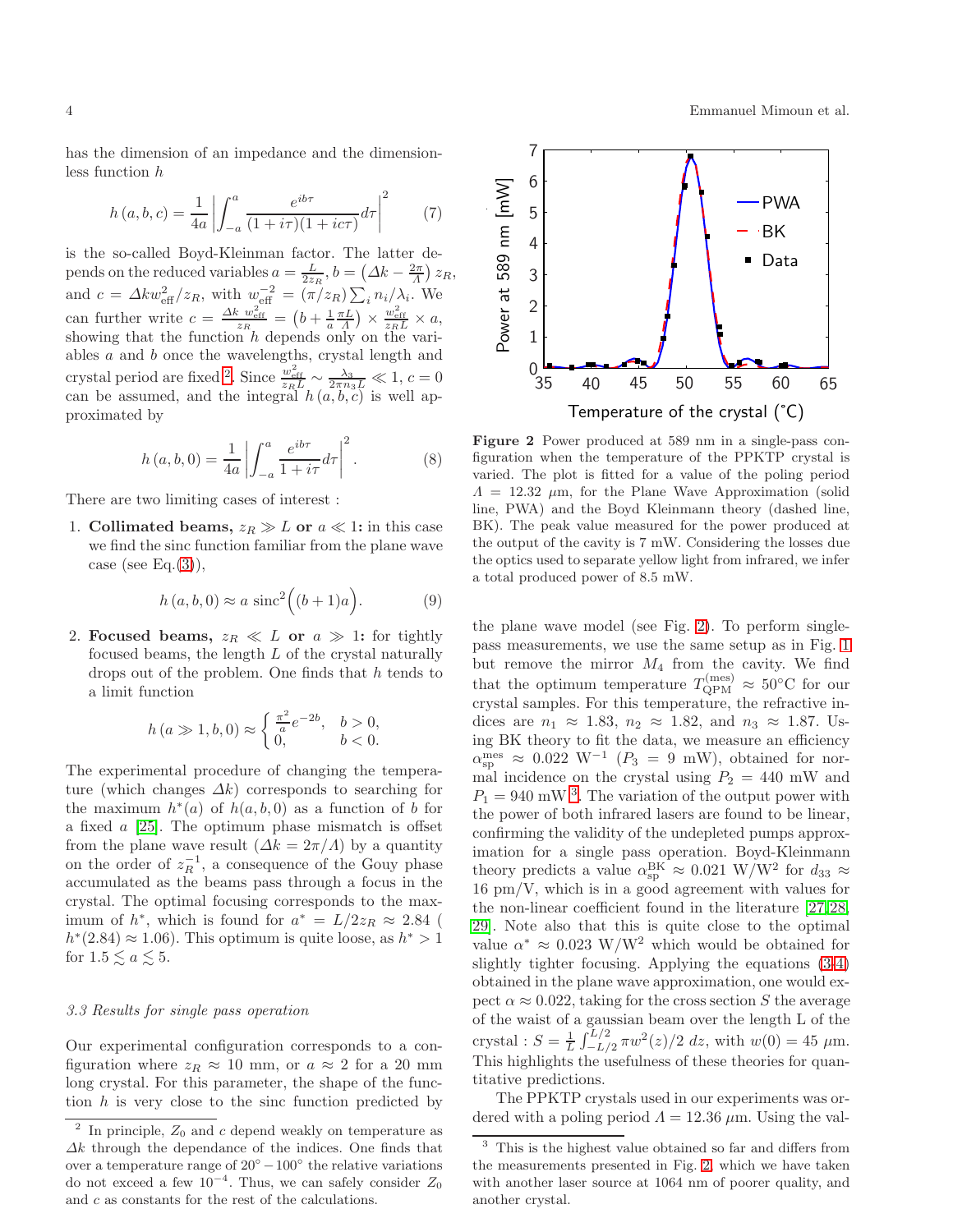ues given in Refs. [\[23,](#page-9-18)[24\]](#page-9-19) for the temperature and wavelength dependence of the refractive indices, we calculate a QPM temperature  $T_{\text{QPM}}^{(\text{calc})} \approx 28^{\circ}\text{C}$ , apparently far from the measured  $T_{\text{QPM}}^{(\text{mes})} \approx 50^{\circ}\text{C}$  (see Fig. [2\)](#page-3-1). We note however that the quasi-phase-matching temperature is rather sensitive to the exact value of the period. Using the same wavelength and temperature dependence for the refraction indices, we find that the measured  $T_{\text{OPM}}^{(\text{mes})}$ QPM corresponds to a spatial period  $\Lambda = 12.32 \ \mu \text{m}$ .

# <span id="page-4-0"></span>4 Intra-cavity conversion

### 4.1 Definition of the optimization problem

After having characterized the single-pass sum-frequency process, we turn to the cavity setup. The presence of the cavity enhances the infrared lasers intensities at the crystal location. For the geometry shown in Fig. [1,](#page-2-0) the intracavity power at resonance can be written for each infrared laser as [\[30\]](#page-9-25)

<span id="page-4-1"></span>
$$
P_i^{\text{cav}} = \frac{T_i}{\left(1 - \sqrt{R_i \cdot (1 - \delta_i) \cdot C_i}\right)^2} P_i^{\text{inc}}, \quad i = 1, 2. (10)
$$

In Eq.[\(10\)](#page-4-1),  $P_i^{\text{cav}}$  denotes the circulating intracavity power,  $P_i^{\text{inc}}$  the incident power coupled into the fundamental mode of the cavity,  $R_i, T_i$  denote the input coupler (mirror  $M_1$ ) reflectance and transmittance  $(R_i+T_i+L_i=1,$ with  $L_i$  a loss coefficient),  $\delta_i$  denote the passive losses after one round trip, excluding the input coupler (i.e. finite reflectances of the other mirrors, and losses in the crystal), and  $C_i$  accounts for the nonlinear conversion. To evaluate  $C_i$ , we use conservation laws for the photon fluxes which state that  $|a_1|^2 + |a_3|^2$  and  $|a_2|^2 + |a_3|^2$ are constant along the crystal length (in the absence of absorption). This corresponds to non-linear conversion factors given by

<span id="page-4-2"></span>
$$
C_i = 1 - \frac{\lambda_3 P_3}{\lambda_j P_j^{\text{cav}}}, \quad (j \neq i; \ i, j = 1, 2). \tag{11}
$$

Assuming total transmission of the yellow light by the output mirror M4, the 589 nm power  $P_3$  coupled out of the cavity is given by  $P_3 \approx \alpha P_1^{\text{cav}} P_2^{\text{cav}}$ , under the undepleted pump approximation. When both pumps have imbalanced powers, the output power at  $\omega_3$  is ultimately limited by the weakest one, since one photon from both pumps is required to create one at  $\omega_3$ . As it is the case in our experiment, we assume that the weakest source is the one at wavelength  $\lambda_2$ . This translates into a maximum power  $P_3^{\text{max}} = (\lambda_2/\lambda_3) P_2^{\text{inc}}$ . Therefore, a figure of merit to characterize the conversion efficiency is the ratio

$$
\eta = \frac{P_3}{P_3^{\text{max}}} = \frac{\lambda_2}{\lambda_3} \frac{P_3}{P_2^{\text{inc}}} \tag{12}
$$

between the actual power and the absolute maximum power that can be obtained from the available pump power coupled into the cavity  $P_2^{\text{inc}}$ .

The problem at hand is thus to maximize  $\eta$  for given cavity parameters  $\delta_i, L_i, \alpha$ . This amounts to balancing the input coupler reflectances  $R_1, R_2$  with the total loss per round trip, including the non-linear conversion. This is usually termed impedance matching [\[31\]](#page-9-26). In our case, finding the impedance matching point is a coupled problem, since one should maximize simultaneously both intensities in the cavity using [\(10\)](#page-4-1) and [\(11\)](#page-4-2). This last equation is critically dependent on the single-pass conversion coefficient  $\alpha$ .

#### 4.2 Total conversion in an idealized lossless cavity

Let us first study the case, where passive losses in the cavity and on the input coupler can be neglected  $(\delta_i, L_i =$ 0 in the above equations). The question to be answered is whether it is possible to convert all photons at  $\lambda_2$  into photons at the harmonic at  $\lambda_3$  (cavity conversion efficiency  $\eta = 1$ ). In [\[20\]](#page-9-15), we showed that this is indeed the case for any value of the input coupler reflectance  $R_2$ . We recall here the argument for completeness. We look for a solution where the output flux at  $\lambda_3$  and the incident flux at  $\lambda_2$  are equal,  $P_3/(\hbar\omega_3) = P_2^{\rm inc}/(\hbar\omega_2)$ . According to Eq.[\(11\)](#page-4-2), this corresponds to  $C_2 = 1 - \frac{P_2^{\text{inc}}}{P_2^{\text{cav}}}$ . The cavity equation [\(10\)](#page-4-1) becomes

$$
P_2^{\text{cav}} = \frac{(1 - R_2)P_2^{\text{inc}}}{\left(1 - \sqrt{R_2 \left(1 - \frac{P_2^{\text{inc}}}{P_2^{\text{cav}}}\right)}\right)^2}.
$$
(13)

This solves into the simple result

$$
P_2^{\text{cav}} = \frac{P_2^{\text{inc}}}{1 - R_2},\tag{14}
$$

valid for any  $R_2$ . Thus we conclude that there is always a possibility to reach complete conversion in the ideal, lossless case, corresponding to the intracavity flux for the weak pump 2 as given above. The flux for the strong pump 1 is found from the relation  $P_3 = \alpha P_1^{\text{cav}} P_2^{\text{cav}}$ ,

<span id="page-4-3"></span>
$$
P_1^{\text{cav}} = \frac{(1 - R_2)\lambda_2}{\alpha_{\text{sp}}\lambda_3}.\tag{15}
$$

The parameters of the cavity  $(R_1, R_2)$  are linked via Eq.[\(10\)](#page-4-1). For any  $R_2$ , one can find a value of  $R_1$  leading to the power  $P_1^{\text{cav}}$  given above, corresponding to complete conversion of the  $\lambda_2$  photons.

# 4.3 Optimization of conversion for a realistic lossy cavity

In any practical situation, passive losses will be present. This modifies the conclusions of the last subsection, as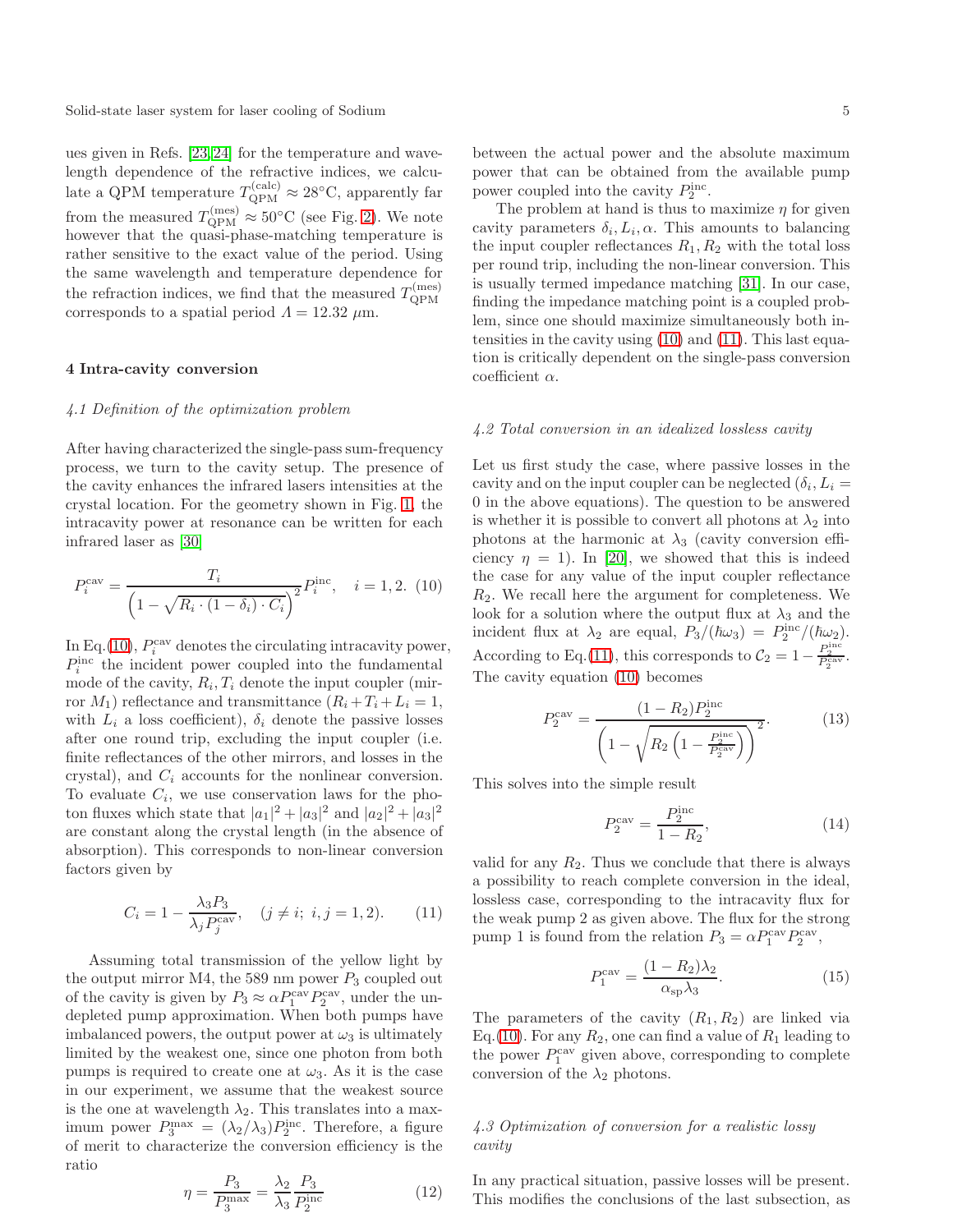these losses limit the enhancement factor that can be reached in the cavity. Unlike the lossless case, instead of a locus of optimal points in the  $(R_1, R_2)$  plane, one finds a unique value of  $(R_1, R_2)$  that maximizes  $P_3$ , at a value smaller than  $P_3^{\max}$ . However, this optimum is quite loose when non-linear conversion dominates over the passive losses  $(C_i \gg \delta_i)$ . This highlights the importance of a large single-pass efficiency, justifying the use of a highly nonlinear material such as PPKTP : the required power  $P_1$  is reduced (see Eq.[\(15\)](#page-4-3)), making the cavity more tolerant to passive losses.

We rewrite  $C_2 = 1 - \eta \frac{P_2^{\text{inc}}}{P_2^{\text{cav}}}$ . The cavity equation for wave 2 then leads to two solutions for the intracavity power

$$
P_2^{\text{cav}} = \frac{(1+r)T_2 - (1-r)r\eta}{(1-r)^2} \pm 2\frac{\sqrt{T_2r(T_2 - (1-r)\eta)}}{(1-r)^2},
$$

with  $r = R_2(1 - \delta_2)$  the total passive loss coefficient for the circulating waves. The existence of two solutions indicates a possible bistability. Such solutions are real provided

$$
T_2 \ge (1 - r)\eta. \tag{16}
$$

When this condition is not fulfilled, the cavity is unstable due to excessive passive or nonlinear losses. This condition sets a limit on the efficiency achievable for given cavity parameters  $T_2, R_2, \delta_2, \eta < \eta^{\text{max}} = T_2/(1-r)$ . Assuming one chooses the input coupler to reach this maximum value, one finds for small losses  $(\delta_2, L_2 \ll R_2)$ an intracavity power

$$
P_2^{\text{cav}} \approx \frac{P_2^{\text{inc}}}{1 - R_2} \left( 1 - \frac{L_2 + 2R_2 \delta_2}{1 - R_2} \right),\tag{17}
$$

close to the idealized case studied before.

<span id="page-5-1"></span>Table 1 Reflectances and transmittances of the optical elements inside the cavity, at both wavelengths. Reflectances are measured within 0.5% and transmittances within 0.2%. The values for the crystal are specifications by the manufacturer.  $\mathcal R$  is the optimum given by the numerical simulation.

|                            | $1064$ nm |      |       | $1319$ nm         |      |       |
|----------------------------|-----------|------|-------|-------------------|------|-------|
|                            | R         | R.   |       |                   | R.   |       |
| $M_1$                      | 0.930     | 0.96 | 0.060 | $\mid 0.740 \mid$ | 0.79 | 0.250 |
| $M_2, M_3, M_4$<br>Crystal | 0.995     |      | 0.005 | 0.995             |      | 0.005 |
|                            |           |      | 0.980 |                   |      | 0.980 |

The solution of the coupled equations giving  $P_1^{\text{cav}}, P_2^{\text{cav}}$  $[Eq.(10)]$  $[Eq.(10)]$  $[Eq.(10)]$  is performed numerically  $4$ , using as input the

available power in our infrared sources and the measured characteristics of the cavity. We carried out the optimization with respect to the input coupler transmittances at both infrared wavelengths [\[20\]](#page-9-15).

Experimentally, we characterized carefully the transmition and reflection coefficients of the mirrors used for the cavity (see Table [1\)](#page-5-1). The measured reflectances correspond to a passive  $(i.e.$  without non-linear conversion) amplification of the intra-cavity power by a factor around 22 at 1064 nm and 12 at 1319 nm. To find the powers coupled into the cavity fundamental mode, we sent the lasers independently into the cavity with a known incident power. Comparing the measured intracavity power (inferred from the power transmitted through M2 and the measured value of its transmittance) with the one expected from the reflectances gives the fraction of incident power effectively coupled to the fundamental mode, around 85% for both wavelengths. The measured reflectances as well as coupling efficiencies were taken into account in our numerical simulations, predicting a conversion efficiency  $\eta \simeq 0.9$  for the photons at  $\lambda_2$  coupled into the cavity (see [\[20\]](#page-9-15)). The maximal measured output power of 800 mW, which corresponds to  $\eta = 0.92$ , is in fair agreement with this result.

# 4.4 Cavity setup and locking

An essential requirement to achieve a stable output with high efficiency is to ensure that both pump lasers are simultaneously resonant in the cavity. In order to maintain the cavity on resonance for both wavelengths, a double locking scheme using the stable 1319 nm source as a master laser is implemented (see Fig. [3](#page-6-0)a). Both lasers are routed together through an electro-optical modulator (EOM) placed before the cavity, and resonantly driven at a frequency  $f_{\text{mod}} = 1$  MHz. This dithers the laser frequencies and generate a dispersive signal from the cavity transmission. In our implementation, the weaker pump laser 2 is used as a master laser onto which the cavity length is locked using an integrating servo-loop. In a second step, the stronger pump 1 laser is locked onto the cavity, and consequently on the master laser, ensuring stable operation of the ensemble. In details, the small fraction of infrared light transmitted by the second mirror  $M_2$  is collected by two separate photodiodes (see Fig. [1\)](#page-2-0). Two piezoelectric transducers glued to the cavity mirrors  $M_2$  and  $M_3$  are used to tune the cavity length. The first one (M3) allows fast response in the 30 kHz range, but has a limited travel of a few tens of nm. The second piezoelectric stack allows to correct for larger drifts of the cavity length, occuring over much longer timescales (from a few ms to a few hours). The

<span id="page-5-0"></span><sup>4</sup> A numerical algorithm maximizing the two dimensional function  $P_1^{\text{cav}} P_2^{\text{cav}} = f(R_1, R_2)$  was implemented. In practice,  $P_1^{\text{cav}}$  is first evaluated using an Euler secant method by substituting  $P_2^{\text{cav}}$  in  $C_1$  [Eq.[\(11\)](#page-4-2)] by its expression given by Eq.[\(10\)](#page-4-1). Once  $P_1^{\text{cav}}$  solved, its value is used to derive  $P_2^{\text{cav}}$ 

and the function f. The optimal couple  $(R_1^{\text{opt}}, R_2^{\text{opt}})$  is then tracked using an adaptative stepsize algorithm maximizing f.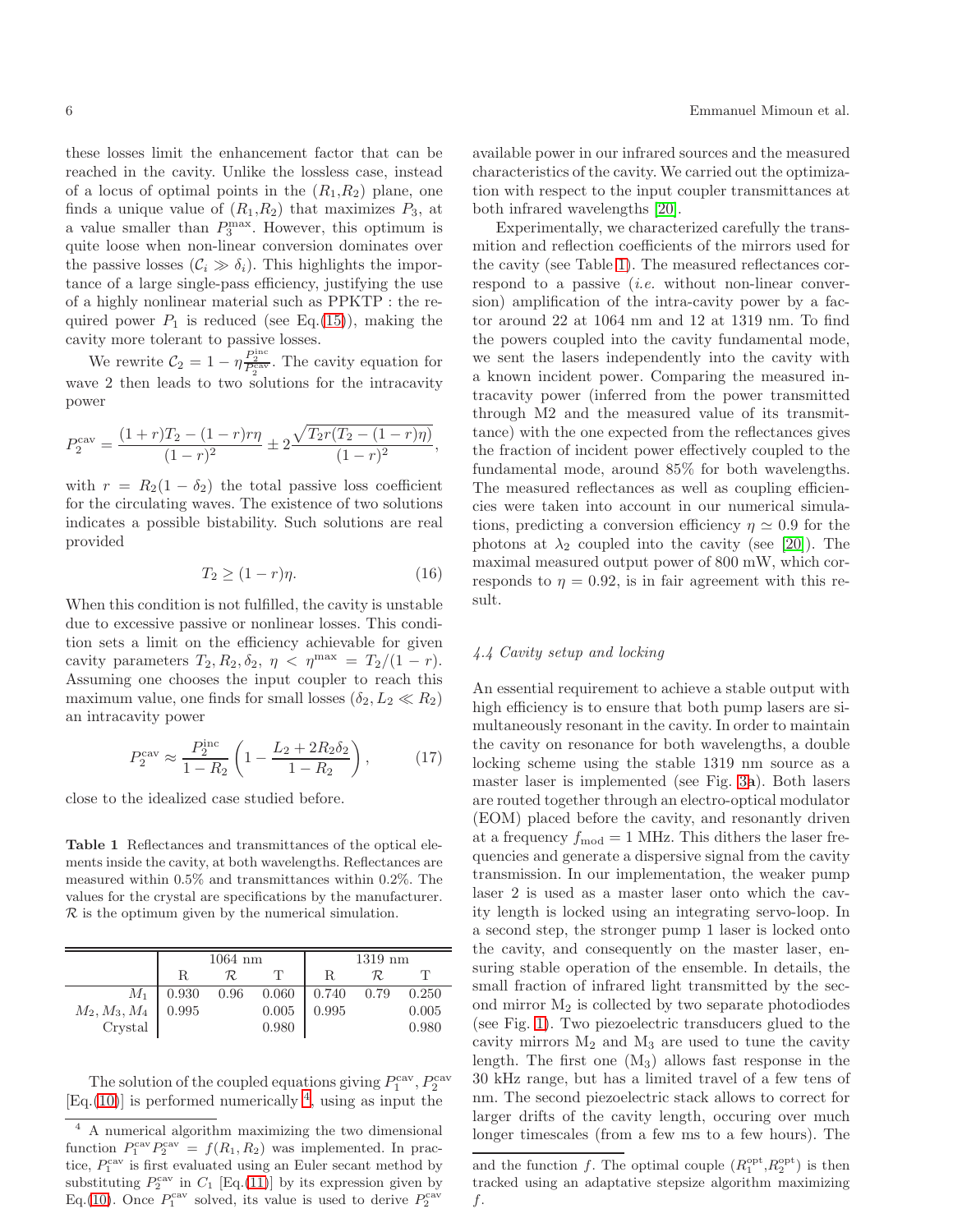

<span id="page-6-0"></span>Figure 3 a: Locking scheme for the SFG cavity. Solid lines represent optical paths, while dashed lines indicate electronic connections. LA + I: Use of a lock-in amplifier and an integrator to lock the lasers or the cavity to the maximum of a signal produced by one of the photodiode (Ph.). b: Linear combination used to compensate for the dip in intra-cavity power due to conversion. The photodiode monitoring laser 2 sees a power drop while the photodiode monitoring laser 3 sees a peak. Summing them up allows one to always maintain a peak signal to lock to. c: Automatic gain control circuit to control integrator saturation. COMP: comparator, SH: sample-and-hold amplifier, INT: integrator, D: precision differential amplifier.

photodiode signal at 1319 nm (Ph.2) is demodulated by a lock-in amplifier operating at the modulation frequency  $f_{\text{mod}}$  driving the EOM, producing a dispersive error signal subsequently fed back to both piezoelectric transducers (with appropriate filters in the feedback loop). This locks the length of the cavity on the stable 1319 nm source. The photodiode signal at 589 nm (Ph.3) is demodulated in a similar way, and the resulting signal can be used to react on laser 1 frequency using available piezoelectric and temperature control to ensure that it follows the cavity resonance.

In situations where the conversion efficiency is large, this standard locking scheme leads to serious stability problems with both IR lasers simultaneously present in the cavity. To see this, picture a situation where the cavity is on lock with the 1064 laser off-resonant. As the 1064 nm laser frequency is tuned to reach resonance, the power level of the 1319 nm drops due to conversion into 589 nm photons (see Fig. [3](#page-6-0)b). This large drop of the 1319 nm power level when both lasers resonate cannot be distinguished from a perturbation by the cavity lock. Hence, the cavity lock actually works against keeping both lasers on resonance simultaneously, and resists increasing the conversion efficiency above the level where the 1319 nm lineshape is distorted significantly. We have devised a simple solution to this problem [\[20,](#page-9-15)[32\]](#page-9-27). First, instead of the bare 1319 nm photodiode transmission, the error signal for the cavity lock is derived from a linear combination of this transmission signal and of the yellow output of the laser. The combination is done electronically before the lock-in amplifier, with weights empirically chosen to minimize distortions of the cavity lineshape and to optimize the servo gain around the lock point. Our "fringe reshaping" method works for any level of conversion, and allows stable operation of the laser on a day time scale, even at the highest efficiencies. Second, choosing the 589 nm output as the error signal for the second servo-loop instead of the 1064 nm transmission ensures that the system locks to the maximal converted power. Our method relies on the fact that the SFG is a phase-coherent process : a modulation sideband present on the 1319 nm laser is automatically present on the output (with a different weight that depends on the 1064 nm power). Synchronous demodulation by the lock-in amplifier therefore preserves the linear combination.

When these two servos are in action, the cavity is doubly resonant, and the two lasers are frequency locked to each other. We have found that the lock of the second laser was somewhat sensitive to disturbances occurring near the optical table. This is a well-known features of integrating servo-loops, which typically encounter difficulties to recover from disturbances with large amplitude that cause the integrator to saturate [\[33\]](#page-9-28). Integrators are required to achieve zero DC errors in a servo loop, and replacing them with a simpler proportional control is not an option. We have implemented an electronic circuit that bypasses this problem and prevents the integrator from saturating after violent perturbations, while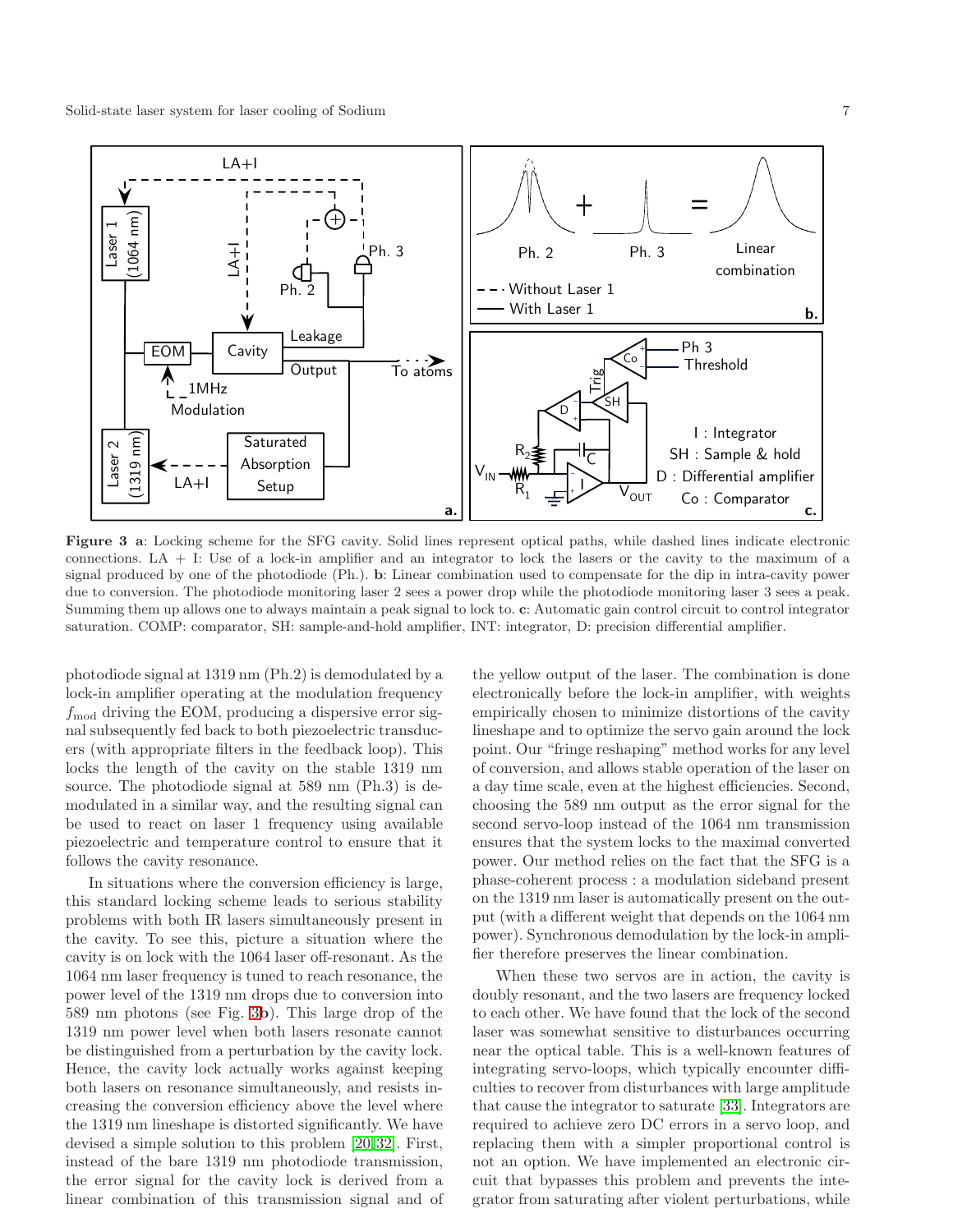maintaining the laser locked at all times. This can be seen as an automatic gain control circuit that limits the DC gain when the input becomes too large. The circuit, shown schematically in Fig[.3](#page-6-0)c , uses the laser power level to detect such disturbances, and compares it to a preset threshold value (set to 80% of the nominal value in our case). A sample and hold amplifier (SH) samples the integrator voltage, with its output connected ("bootstrapped") to the integrator input through a differential amplifier. Regular operations correspond to the SH in "sample" mode, where the output closely tracks the input. The output  $V_{\text{diff}}$  of the differential amplifier is zero and the integrator behaves normally. When the output of the laser falls below the threshold, the comparator triggers the SH circuit to switch to "hold" mode. The SH output is frozen at the value  $V_{\text{th}}$  it had at threshold, so that the differential amplifier output becomes  $V_{\text{diff}} = V_{\text{out}} - V_{\text{th}}$ . The output voltage at frequency  $\omega$ then becomes

$$
V_{\text{out}} = -\frac{\frac{R_2}{R_1}V_{\text{in}} - V_{\text{th}}}{1 + iR_2C\omega},\tag{18}
$$

where  $V_{\text{in}}$  is the incoming error signal and  $V_{\text{out}}$  the output of circuit. The integrator is thus neutralized before saturating, and the circuit behaves as a proportional controller around the threshold value. When the perturbation is removed, the SH turns back to sample mode and restores regular integrator operation. We use this circuit on all servo controllers in the laser system.

With this last improvement, the system can withstand severe mechanical perturbations without unlocking and requires very little maintenance compared to dye lasers. It is mostly insensitive to temperature fluctuations because the infrared lasers are thermally stabilized and the cavity length fluctuations are compensated by the servo. Alignement is left untouched over weeks, with a power drop below 10%, and when needed adjustments are only required on the injection path into the cavity. The cavity alignment itself has not been touched for six months. The laser stays locked for a day on its own, and for several hours when tracking an atomic line.

Finally, the frequency drift of the yellow laser is cancelled by locking laser 2 to the  $D_2$  line of Na using standard saturated absorption spectroscopy, yielding a longterm frequency-stabilized laser source.

#### <span id="page-7-0"></span>5 Yellow laser characterization

#### 5.1 Beam quality

We have characterized the spatial mode of the laser emerging from the cavity. The output beam was focused through a converging lens and imaged on a charge-coupled device (CCD) camera at various distances from the lens. The beam profile for each distance was fitted to a gaussian with  $1/e^2$  radius w identified as the beam waist

0.6  $8.7$  $0.1\phantom{0.}0.8$ 

8 a component of the U.S  $\frac{1}{1}$  component of the Emmanuel Mimoun et al.



<span id="page-7-1"></span>Figure 4 Measurement of the  $M^2$  coefficient for the 589 nm laser in the vertical (triangles) and horizontal (circles) directions. The laser is focused with a  $f = 100$  mm converging lens at the output of the cavity.

(see Fig. [4\)](#page-7-1). We fitted this function to  $w_0\sqrt{1+\theta(z/w_0)^2}$ , where  $w_0$  is the waist of the beam near focus,  $\theta$  is its di-0. **2** ergence, and z the direction of propagation. This gives a  $M^2$  parameter  $M^2 = \pi w_0 \theta / \lambda = 1.02$ , indicating diffraction-0.3<sup>1</sup> parameter  $M = \hbar \omega_0 v / \lambda = 1.52$ , indicating dimately of the ligh-quality of the  $0.4$  ransverse mode of the output beam. Measurements in  $0.5$ <sup>both</sup> transverse directions show no visible astigmatism.  $\overline{0}$  $0.\mathfrak{t}$ 

 $\frac{6}{10}$ .5.2 Intensity noise measurements 0.7



<span id="page-7-2"></span>Figure 5 Relative intensity noise spectral density of the laser source averaged over 100 samples.

Intensity noise of the output was characterized by recording the beam power on a fast photodiode (bandwidth 10 MHz) followed by a 16 bits analog acquisition card (National Instruments NI-6259). From such samples, we determined the one-sided power spectral density  $S_{\rm RIN}$  of the instantaneous intensity normalized to the mean intensity,

$$
S_{\rm RIN}(\nu) = \frac{1}{T} \left\langle \left| \int_0^T \frac{I(\tau)}{\langle I \rangle} e^{i2\pi\nu\tau} d\tau \right|^2 \right\rangle, \qquad (19)
$$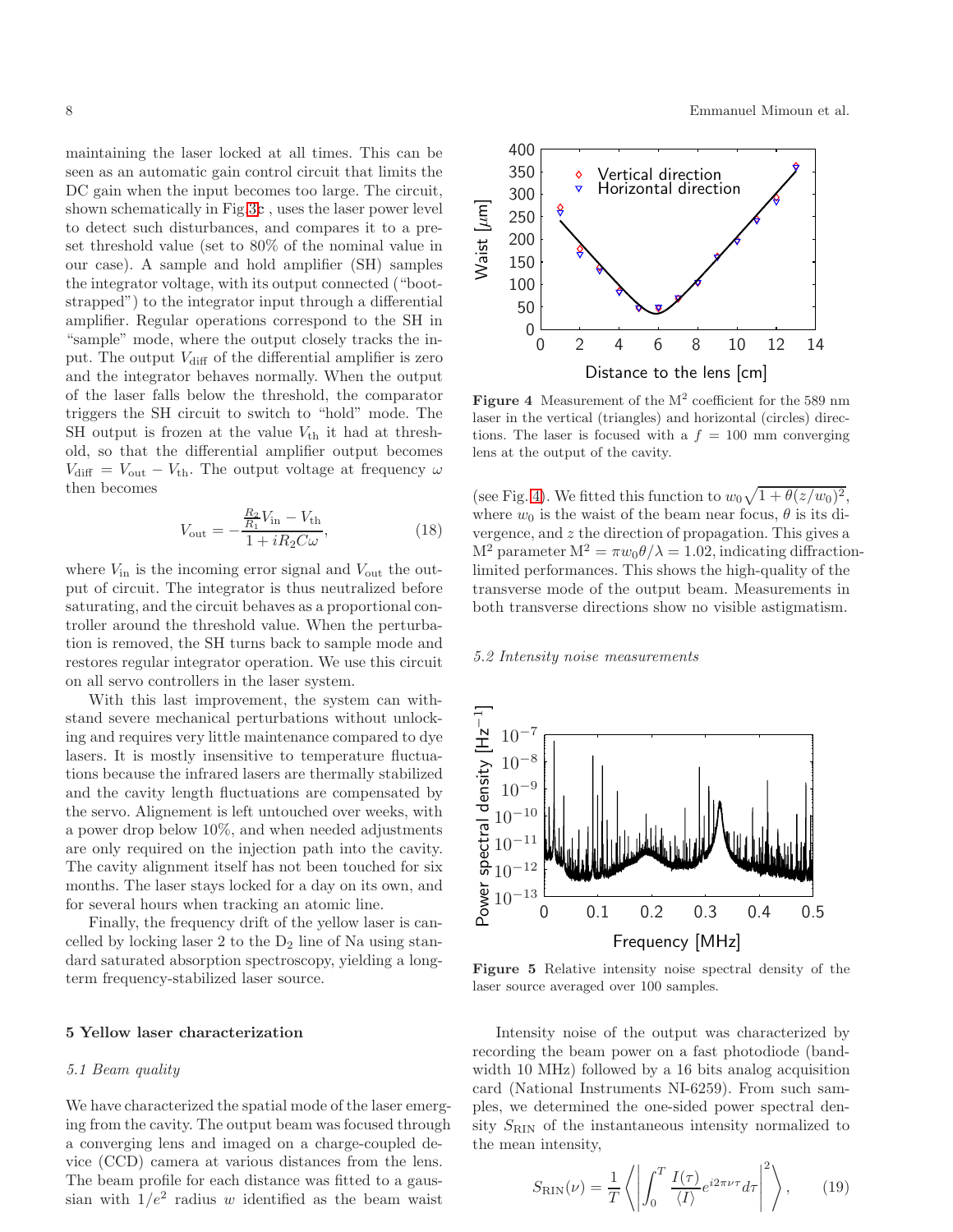Solid-state laser system for laser cooling of Sodium 9

where  $\langle \cdots \rangle$  denotes statistical averaging and where  $T \approx$ 100 ms is the measurement time. The results averaged over 100 samples are shown in Fig. [5.](#page-7-2) This corresponds to a noise  $\delta I/\langle I\rangle \approx 4\times10^{-3}$  integrated over a 5 Hz–500 kHz bandwidth. Two broad noise peaks are visible near 190 kHz 0 0. And 330 kHz, which probably reflect resonances in the cavity piezoelectric actuators. The noise level is sufficient  $\alpha$ <sup>2</sup> our application, but could be controlled actively to 0.3 lower level if needed, for instance by monitoring the instantaneous power and reacting on the incident power 0.4 the 1064 nm laser.

$$
0.5 \\
$$



 $0.6$ , 3 Absorption from laser-cooled Sodium atoms 0.7

<span id="page-8-4"></span>Figure 6 Optical density of a cold atom cloud in a magnetooptical trap. The probe beam is detuned from the resonance line by an amount  $\delta$ .

Because the two pump sources are extremely narrow in frequency, one can expect similar spectral purity of the output. At present times, we have no means to measure such narrow linewidths, but we can place an upper bound on the laser linewidth from high-resolution spectroscopy measurements.

To this aim, we used cold atoms from a magnetooptical trap (MOT) formed using the SFG laser source. Sodium atoms were introduced in a high-vacuum cell using electrically-controlled dispenser sources (Alvatec GmbH). Repumping light was derived from the main laser using a high-frequency (1.7 GHz) acousto-optical modulator (Brimrose Corp.). A MOT was formed in the vacuum cell using a magnetic field gradient around 10 G/cm and approximately 10 mW optical power in each of the six MOT beams. The cloud typically contained a few 10<sup>7</sup> atoms, at a temperature  $T \sim 110 \mu K$ . We measured the absorption of a weak probe beam (intensity  $\sim 1 \text{ mW/cm}^2$ ) by the atomic cloud (with MOT beams turned off) as a function of the probe frequency. According to Beer-Lambert's law, this measures  $\sigma(\delta)$ , the optical density at a detuning  $\delta = \omega_L - \omega_0$ , with  $\omega_L$  the laser frequency and  $\omega_0$  the atomic resonance frequency. Typical results are plotted in Fig. [6.](#page-8-4) These measurements have been fitted using the theoretical expression

$$
\sigma(\delta)/\sigma(0) = \frac{\Gamma^2/4}{\delta^2 + \Gamma^2/4},\tag{20}
$$

where  $\Gamma$  is the natural linewidth for the  $D_2$  transition of sodium. We deduce a measured value  $\Gamma/(2\pi) \approx 9.6 \pm$ 0.5 MHz, compatible with the value found in the literature,  $\Gamma/(2\pi) = 9.8$  MHz. Since no broadening of the absorption profile due to the linewidth of the laser could be observed within our measurement accuracy, the latter is small compared to the natural linewidth of the atoms. We conclude that the laser source fullfils all the requirements for laser cooling applications.

# 6 Conclusion

In conclusion, we have demonstrated a single-frequency, tunable, compact and robust all-solid-state SFG yellow laser source for cooling and trapping sodium atoms. The long-term stability of the laser source, despite the complexity brought by the use of a doubly-resonant enhancement cavity, stems from an original electronic servo loop. This servo is designed both to bypass the large depletion dip observed on the weaker input laser resonance fringe under high conversion, and to avoid saturation due to disturbances of the various integrators used in the servo loops. In the current configuration, the maximum output power of 800 mW remains lower than what can be produced with a dye laser. However, based on our measurements, we calculate that increasing the powers of the infrared laser sources to  $P_1 = 2$  W and  $P_2 = 800$  mW (both commercially available) should allow output powers in excess of 1 W, ultimately limited by the possible occurrence of thermal effects in the crystal [\[29,](#page-9-24)[34,](#page-9-29)[35\]](#page-9-30).

Acknowledgements We would like to thank Pierre Lemonde, Wolfgang Ketterle and Aviv Keshet for useful discussions. We acknowledge financial support from ANR (contract Gascor), IFRAF (Microbec project), the European Union (MI-DAS project, Marie Curie Fellowship) and DARPA (OLE project).

#### References

- <span id="page-8-0"></span>1. K. B. Davis, M. O. Mewes, M. R. Andrews, N. J. van Druten, D. S. Durfee, D. M. Kurn, and W. Ketterle, Phys. Rev. Lett. 75, 3969 (1995).
- <span id="page-8-1"></span>2. L. Vestergaard Hau, B. D. Busch, C. Liu, Z. Dutton, M. M. Burns, and J. A. Golovchenko, Phys. Rev. A 58, R54 (1998).
- <span id="page-8-2"></span>3. D. S. Naik and C. Raman, Phys. Rev. A 71, 033617 (2005).
- <span id="page-8-3"></span>4. K. M. F. Magalhaes, S. R. Muniz, E. A. L. Henn, R. R. Silva, L. G. Marcassa, and V. S. Bagnato, Laser Physics Letters 2, 214 (2005).